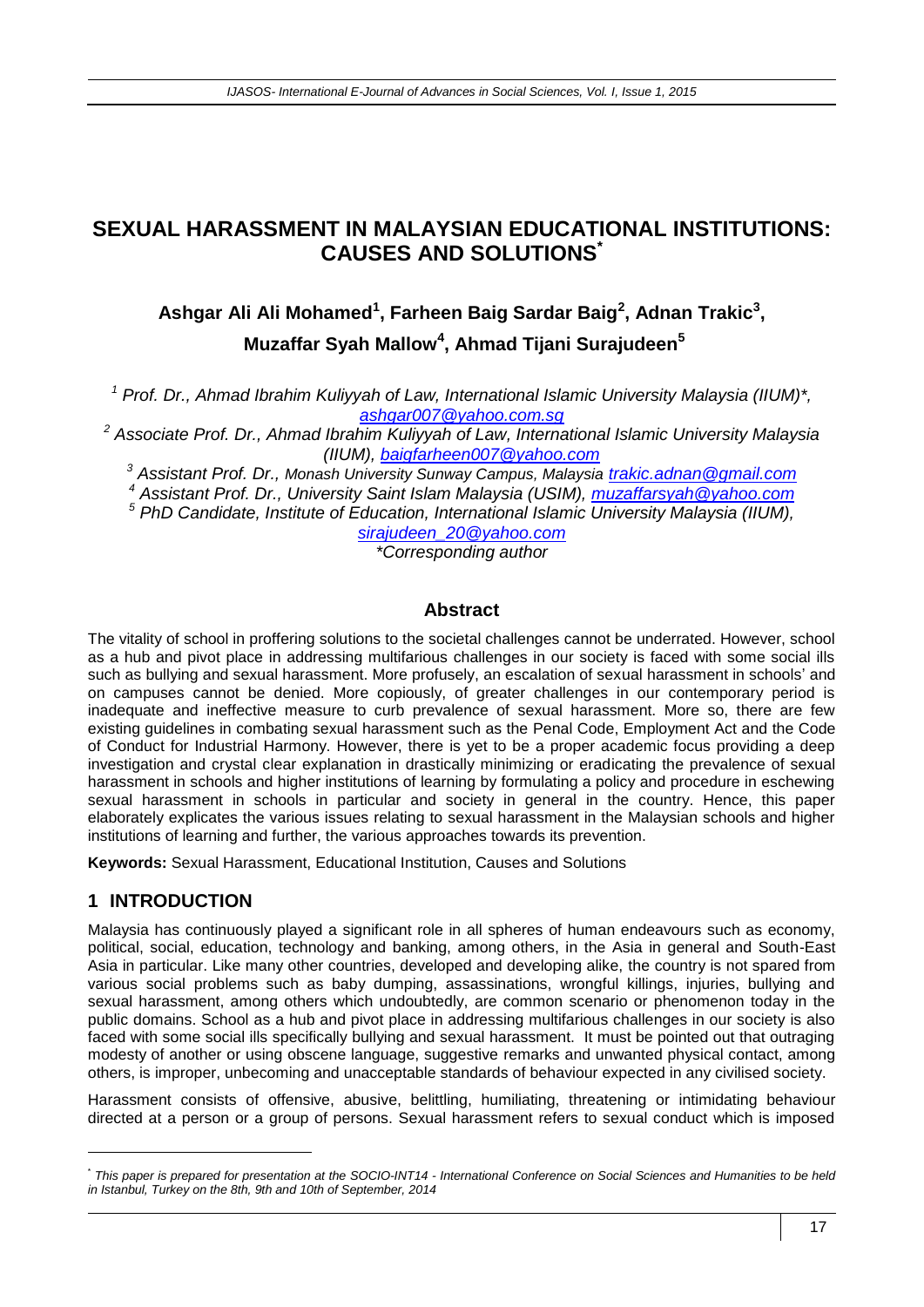on, and is unsolicited or unreciprocated by the recipient. Examples would be repeated unwelcome sexual comments, looks or physical contact, among others, which are usually committed by male against female or vice versa. Sexual harassment may occur in many places such as in the workplace, schools, or other public places. In schools, sexual harassment may be committed either against the teachers or administrators of the institution or against peers or colleagues. For it to constitute sexual harassment the conduct of the accused must be unwanted or unwelcomed. The recipient much perceived the conduct as placing a condition of a sexual nature and further, it must be offensive or humiliating or a threat to his/her well-being.

Against the above backdrop, this paper is aimed at addressing the causes of sexual harassment in the secondary schools and institutions of higher learning and further, proposes viable solutions for its prevention in the Malaysian contest. It is argued that the students must know when they are being sexually harassed either by their peers, teachers or others, during or after school hours and probably even in their own homes. It is noteworthy that sexual harassment offence are often committed in the classroom or other areas within the school premise, as well as on the way to and from school, which is basically outside the control of the school authority. Further, reference is also made to mode of handling such cases with reference to the approaches taken by selective institutions of higher learning in Malaysia.

## **2 SEXUAL HARASSMENT REPORTED WITHIN AN ACADEMIC SETTING**

More profusely, an escalation of sexual harassment in schools and on campuses cannot be denied. The range of sexual harassment reported within an academic setting is alarming. The examples of the sexual harassment conducts includes, sexual comments, jokes, gestures or looks; touching, grabbing or pinching in a sexual way; making sexual rumours spread about another; intentionally brushing up against another in a sexual way; blocking another in a sexual way; showing, giving or leaving sexual pictures, photographs, illustrations, messages or notes; the clothing of the victim pulled off or down in a sexual way; forcing the victim to kiss someone; had sexual messages written about another on public walls; forced to do something sexual other than kissing; spied on while dressing or showering, to mentioned but a few. Further, more girls are reported to have experienced sexual harassment as compared to boys and it does impact their school performance, such as a difficulty of concentrating in their studies, fear and lower self-esteem, among others.

Sexual harassment is not merely a contemporary silent issue in the Malaysian academic institutions but is a worldwide problem. Previous studies showed that the sexual harassment in academic settings is prevalent in many countries such as in the United States, Netherlands, Germany, Canada, Taiwan, Pakistan, Philippines, Turkey and Ecuador, to name but a few (Sigal, J. *et. al*, 2005). As noted earlier, there are different categories of sexual harassment in the schools and universities. It can emanate from lecturer/teacher to student; student to lecturer/teacher; and student-to-student. The student-to-student sexual harassment is common and prevalent in secondary schools and tertiary institutions. This may take different forms such as verbal, physical and non-verbal. Verbal harassment entails any upsetting or insulting words directed at someone because of her/his sex. For example, certain nicknames like 'stud,' 'babe,' 'chick', or 'sexy' may have some connotations. Physical harassment is any unwanted physical contact. This may include (but is not limited to) touching, grabbing or pinching in a sexual way. This may be regarded as sexual assault which is a criminal offence. Non-verbal (without words) harassment may include leering (staring), or sexual gesturing (movements) (Sigal, J. *et. al*, 2005).

Despite advocacy of non-discrimination between female and male in education, sexual harassment in schools and higher educational institutions has drastically prevalent. There are few existing guidelines in combating sexual harassment such as the criminal law. The Penal Code makes provisions for the offences of assault (section 351), outraging of modesty (section 354), rape (section 376), outraging of decency (section 377-D), criminal intimidation (section 503) and using words or gestures to insult the modesty of a woman (section 509). Specifically, section 509 states: "Whoever intending to insult the modesty of any woman, utters any words, makes any sound or gesture or exhibit any object, intending that such word or sound shall be heard, or such gesture or object shall be seen by such woman, shall be punished with imprisonment for a term which may extend to 5 years or with fine or with both". Despite postulation for the severe punishment for sexual assault in the Penal Code, the recent research finding have shown that there is high rate of the students' experience of sexual harassment in various schools and institutions of higher learning in Malaysia which have a tendency of causing long term psychological disturbances to the victims (Ng, C., Jamilah Othman, 2002). The survey of sexual in the context of Malaysian schools and institutions of higher education is briefly discussed below.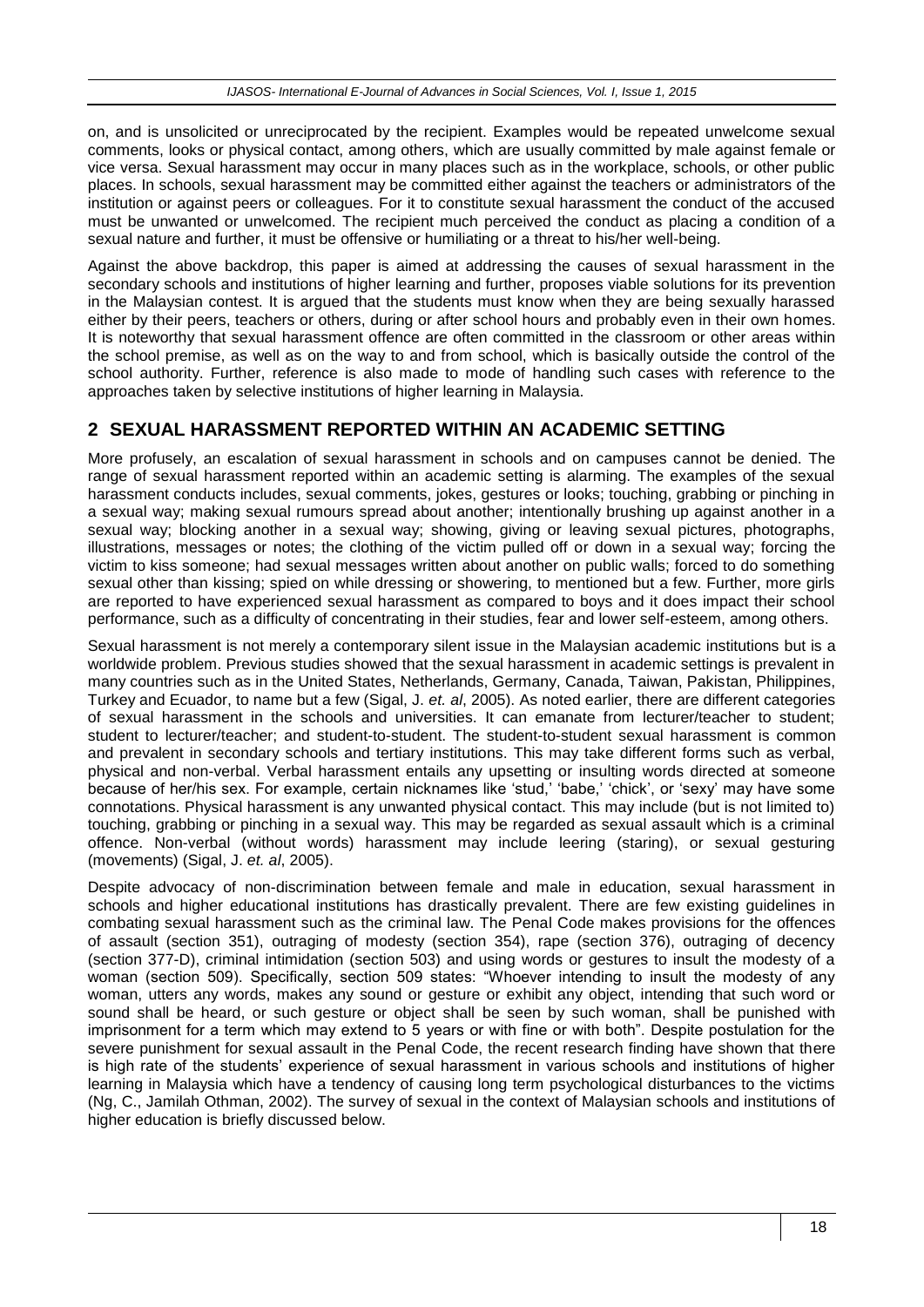## **2.1 Sexual Harassment Survey in Schools**

The survey of sexual harassment herein was with reference to secondary schools in the country mainly because at this age, teens are not only concerned about a heavier class load, but they also worry about social issues such as fitting in, having friends, being judged or their appearance. In addition to these concerns there are other problems associated with secondary school that can interfere with grades or cause physical and psychological problems. Bully-victim problems, sexual harassment as well as racial discrimination are major concern among the students in the Malaysian secondary schools.

As part of the safety in schools, several private secondary schools which implement similar educational program system with the public secondary schools in Kuala Lumpur as well as in several states have been selected for this research survey in order to understand the extent of sexual harassment occurrence in the schools. Due to sensitivities of the research, the name of the secondary schools had to be withheld. For this research survey, two set of target audience had been approached namely, the secondary school students themselves as well as the teachers and the administrative staff of the schools. The survey is based on the responses from selected 50 teachers and administrative staff members as well as over 200 respondents among students from these selected secondary schools. The analysis of the survey data had to be omitted because of the restricted page limits imposed by the organisers of this conference.

From the survey result it was noted that a handful of teachers / administrative staff were aware of the seriousness of the issue and took proactive steps to deal with the problem in their respective schools. Significant numbers of students i.e., more than 50%, experienced harassment and they reported trouble sleeping, staying away from school and stopping school activities or sports. Some students even found it necessary to switch schools. As the young people's stories make clear, sexual harassment is a reality for both girls and boys, although girls are more vulnerable to sexual harassment.

## **2.2 Sexual Harassment in Institutions of Higher Learning**

Sexual harassment is also a common problem among university students. Eighteen (18) students as participants from selected local universities pursuing masters and PhD courses were selected. The interview sessions covered general questions regarding sexual harassment in Malaysian universities. Based on the discourse unit (D.U.), themes were generated. On the whole, the interview finding indicates that the students in the university were familiar with the term 'sexual harassment' and are aware of its incidence in the Malaysian context (D.U.1). Majority of interviewees agreed that sexual harassment is increasing among Malaysian public and private universities (D.U.2).

The assumption of the respondents is that the initiatives to prevent sexual harassment are still scarce, which may be the reason for the frequent occurrence. Further, many of the participants or interviewees felt that the victims are most commonly female students as they are more vulnerable to sexual harassment (D.U.3), while others stated that both male and female are victims (D.U.4). Some respondents believe that the Malaysian education system's emphasis on a western syllabus and low priority given to religious subjects, resulting in exposure to certain elements in the education system that may influence this issue (D.U.5). However, another viewpoint is that it is not the education system that causes this problem, but it is believed that the environment and society are the biggest reasons for sexual harassment (D.U.6).

In addition, majority of the respondents felt that students' invite sexual harassment on themselves by their improper dressing. This is cited as one of the biggest factors. The emphasis on proper dress-code by university management is one of the ways in which this can be solved and this is being done by many universities. Further, majority of the respondents also agreed that close proximity must be illegalized in higher learning institutions. The reason is that close proximity is one of the major factors that can lead to negative manner and social effects occurring especially among students. Thus, students should abide by the rules prescribed by the universities and appropriate punishment should be imposed on the defaulters of the university regulations.

### **2.3 Sexual harassment from employment law**

In the context of employment law, sexual harassment is categorised as a major misconduct that could warrant dismissal from employment, if established on a balance of probabilities. Generally, employees of the public and private educational institutions, specifically the teachers and the administrative staff members of the school, are governed by the 'Guidelines for Handling Sexual Harassment in the Workplace Among the Civil Servant No. 22 of 2005' and the 'Code of Practice on the Prevention and Eradication of Sexual Harassment in the Workplace', respectively. Besides defining 'sexual harassment' and mode of handling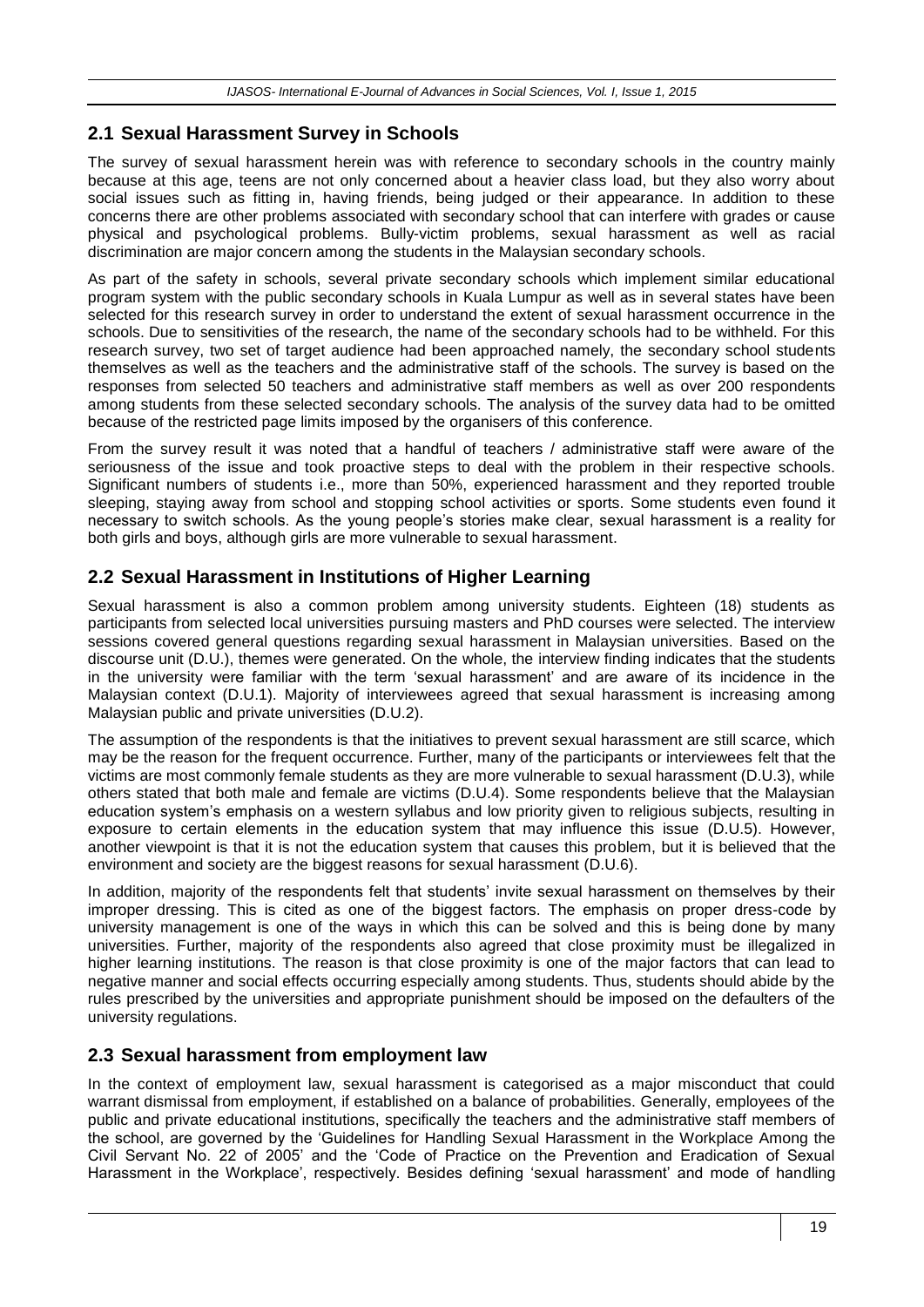such offences, the above instruments serve as preventive measures against incidents of sexual harassment. Further, the Employment Act 1955 part XVA contains procedures in dealing with complaints of sexual harassments. Section 81F of the said Act makes it obligatory on the employer to attend to their employee's complaint of sexual harassment committed either by a co-worker or by the client / customer of the employer. Failure to act promptly on the complaint, the employer may be liable to fine of up to ten thousand ringgit, if found guilty.

## **3 DESTRUCTIVE EFFECTS OF SEXUAL HARASSMENT ON VICTIMS**

The destructive effects of sexual harassment on victims are briefly noted herein although the same is not the primary aim of this paper. Previous studies have indicated that female students are more vulnerable to sexual harassment and they tend to experience sexual harassment during their college days which inferably will hitherto affect their academic performance (Cortina, & Wasti, 2005). Most of sexual harassment experiences by females are caused by male harassers (Berdahl, Magley, & Waldo, 1996). The literature shows that sexual harassment is so destructive to the psychological, physical and emotional well-being of the victims. In fact, a number of theoretical and empirical studies have demonstrated that sexual harassment has a tendency of causing long term psychological disturbances to the victims (Berdahl, Magley, & Waldo, 1996). Several studies have painstakingly examined the psychological impact of sexual harassment on the victims (American Association of University Women 2006).

Incidents of sexual harassment also contribute immensely to the low self-confidence, self-esteem and more detrimentally, it affects the psychological well-being of the victims (Pryor, John and Louise Fitzgerald, 2003). Self-esteem is crucial for students and is connected with anxiety (American Association of University Women Educational Foundation, 1995). Those with low self-esteem picture themselves as worthless and unpleasant. Symptoms of anxiety may be nausea, headaches, muscular spasms, insomnia and high blood pressure (American Association of University Women Educational Foundation, 1995). In a situation where sexual harassment persists, it may lead to severe stress and associated diseases on a student (American Association of University Women Educational Foundation, 1995). Significant numbers of students who experienced harassment reported sleeplessness, staying home from school and stopping activities or sports. Some students even found it necessary to switch schools.

The most irreplaceable implication of sexual harassment which psychologically affects the harassed person is health. The Post-Traumatic Stress Disorder (PTSD) is commonly associated with the victims of sexual harassment or sexual victimization or assault. The individual responses to the sexual harassment will be depended on the circumstances or scenario through which the harassment occurred (Frazier, (2000). For instance, female students who are sexually harassed or raped undeniably can result to pregnancy, which will certainly affect the academic performance of the victim besides affecting her health. The students will also be exposed to sexually transmitted infections (STDs). It has been reported that many female students that have been raped or sexually abused have been contracted with STDs (Frazier, 1990). Further a physical attempt of the victim to resist the harassment could lead to physical injury (Osman, Suzanne, 2004).

Depression as an abnormal feeling is ascribed psychological disturbance to the victims of sexual harassment. Although, there are many other psychological and emotional feelings experienced by the harassed person, however the reality is that depression is among the most vital of them. The findings have shown that, the sexually harassed victims who are depressed usually thinking of committing suicide hence, it requires legal and medical approaches (Campbell, 2005). The case of suicidal thoughts is taken seriously in many developed countries because the psychological impact of sexual assault on the victims is a serious matter. For instance, there is National Suicide Prevention Lifeline (NSPL) in the United State of America (USA) whose primary responsibility is catering for those who were affected by depression that can lead to suicidal thoughts (National Center on Domestic and Sexual Violence, 2006). This is the reason why, the suicide experts have submitted that, the depressed person should be talked to or advised and the same applies to those contemplating suicide.

Both the psychosomatic and physical effect of sexual harassment can result in low academic performance and grades. This is particularly so because the students are psychologically and emotionally imbalanced, therefore they will not be able to focus on their studies, henceforth; their academic performance will be affected. For instance, the victim may elect to abandon a class due to fear of intimidation or they may restrict their involvement in classroom deliberations (National Center on Domestic and Sexual Violence, 2006). Hence, it is importantly paramount that sexual harassment which affects both the academic performance as well as the health of the victim students either in secondary or university level in the context of Malaysia should be taken seriously. The above has been corroborated in the study of Straight *et al.* (2003) that female students in the college who are sexually harassed tends to be psychologically affected especially in terms of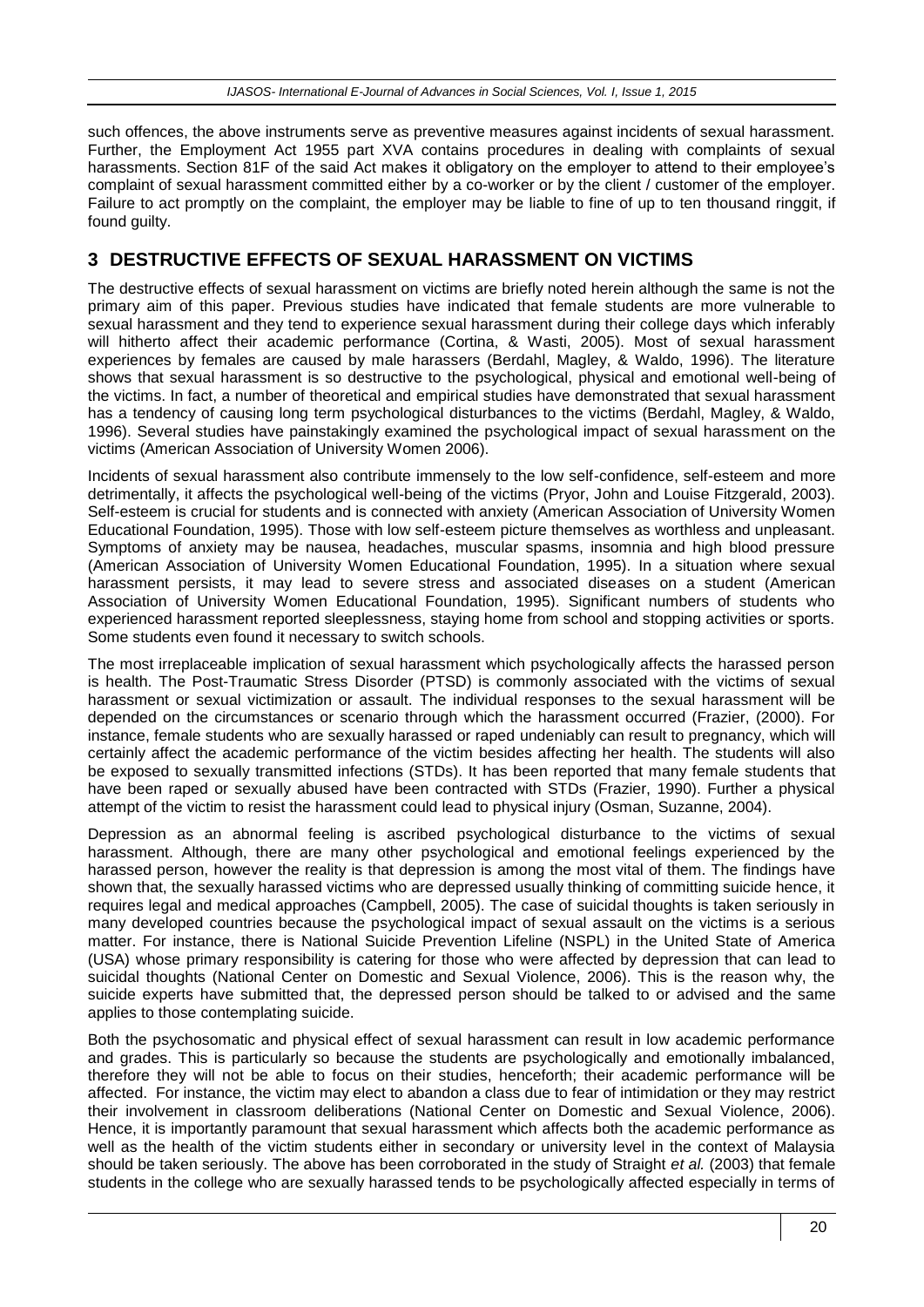their health and their social behaviour or interaction. The impacts mentioned by the harassed female students include: lack of proper concentration in study, fear, and low self-esteem, among others (Gutek, & Koss, 1993).

Inferably, it could be said that, female students whose health and social interaction are affected as a result of sexual abuse will be de-motivated to perform excellently in their academic activities. The hypothesis has explicitly demonstrated the predictors of sexual harassment which hitherto affects the students' academic performance (Huerta *et al.*, 2006). It has been seen vividly that it contributes to the level of students' academic dissatisfaction which also leads to psychological stress and physical illness of the students (Huerta *et al.*, 2006). It has been further reiterated that the low level of students' academic satisfaction and psychological distress contribute to physical illness, disordered eating which leads to their academic disengagement as well as physical illness. Hence, the academic disengagement of the students contributes to the woeful academic performance (Huerta *et al.*, 2006).

## **4 SEXUAL HARASSMENT: THE CAUSES**

Various empirical and theoretical studies have tried to proffer solutions and coping mechanisms to the challenges of sexual harassment. More copiously, of greater challenges in our contemporary period is inadequate and ineffective measure to curb prevalence of sexual harassment in the educational institutions in the Malaysian context. As noted earlier, sexual harassment can happen anywhere within and outside schools, in the classroom, the locker room, on a field trip, sporting event, and even outside school premise such as on the way to and from school. However, sexual harassment is likely to happen when there is no clear observation from the school authorities for example, during class breaks, lunch or recess, among others.

Further, with the prevalence of sexual harassment in Malaysian educational institutions, authorities have not taken proactive measures to create awareness among its students about the issue. This probably could be because of the sensitivity of the issue amongst the Asian society which considered discussion on sexual acts including sexual harassment a taboo matter. With that reasons, it is hard for the students to learn what constitutes sexual harassment and more important what they need to do when they encounter with such incidents. Having said the above, based on the research conducted in the selected secondary schools and the institutes of higher education in Malaysia, the causes for the high occurrence of sexual harassment incidents in Malaysia is highlighted below.

## **4.1 Indecent dressing**

While the perceptions of people with respect to indecent dressing might be different, generally the indecent dressing that reveal their privacy might influence the opposite sex in the school environment to initiate social interaction that might subsequently lead to sexual harassment (Muhammad Nazari Ismail, Lee KumChee and Chan Foong Bee, 2007). Wearing skimpy or transparent wears for example, may arouse the sexual emotional attachment that could lead to physical, verbal and non-verbal sexual harassment. Studies have shown that campus girls who are dressed skimpily and revealing dresses was associated with the expectations of compliments, wishes and demands to be gratified (Chukwudi & Gbakorun, 2011).

### **4.2 Exposure to sexual materials**

Students are enticed by sexual materials that are accessible to any internet browser and this arouses their sexual emotions which then lead to sexual harassment. One of the vulnerabilities of information communication technology is the introduction of e-sexual harassment with the use of electronic networks for sending pornographic pictures, sexual messages and many other illicit sexual activities (Richard, 1993). Recent study shows that sexual jokes among employees could create a hostile work environment (Ashgar Ali Ali Mohamed, Muzaffar Syah Mallow and Farheen Baig Sardar Baig, 2012). Inferably, sexual jokes are also common among the students which undoubtedly have a tendency of creating hostility by female students towards male students as they may perceive it as a form of harassment.

### **4.3 Use of illicit drugs**

Studies have shown that the use of illicit drugs has a tendency of making one to commit sexual misconduct besides negative effects illicit drugs on the personality of students (Katz, Fromme, 'Amico, 2000). Further, the prevalence of the use of alcohol among secondary school and college students has contributed to sexual harassment (Dermen and Cooper (1994). However, it has been noted that there is no consistent findings regarding the use of alcohol as a factor leading to sexual harassment [\(Jennifer Brown,](http://www.ncbi.nlm.nih.gov/pubmed/?term=Brown%20JL%5Bauth%5D) and [Peter\).](http://www.ncbi.nlm.nih.gov/pubmed/?term=Vanable%20PA%5Bauth%5D)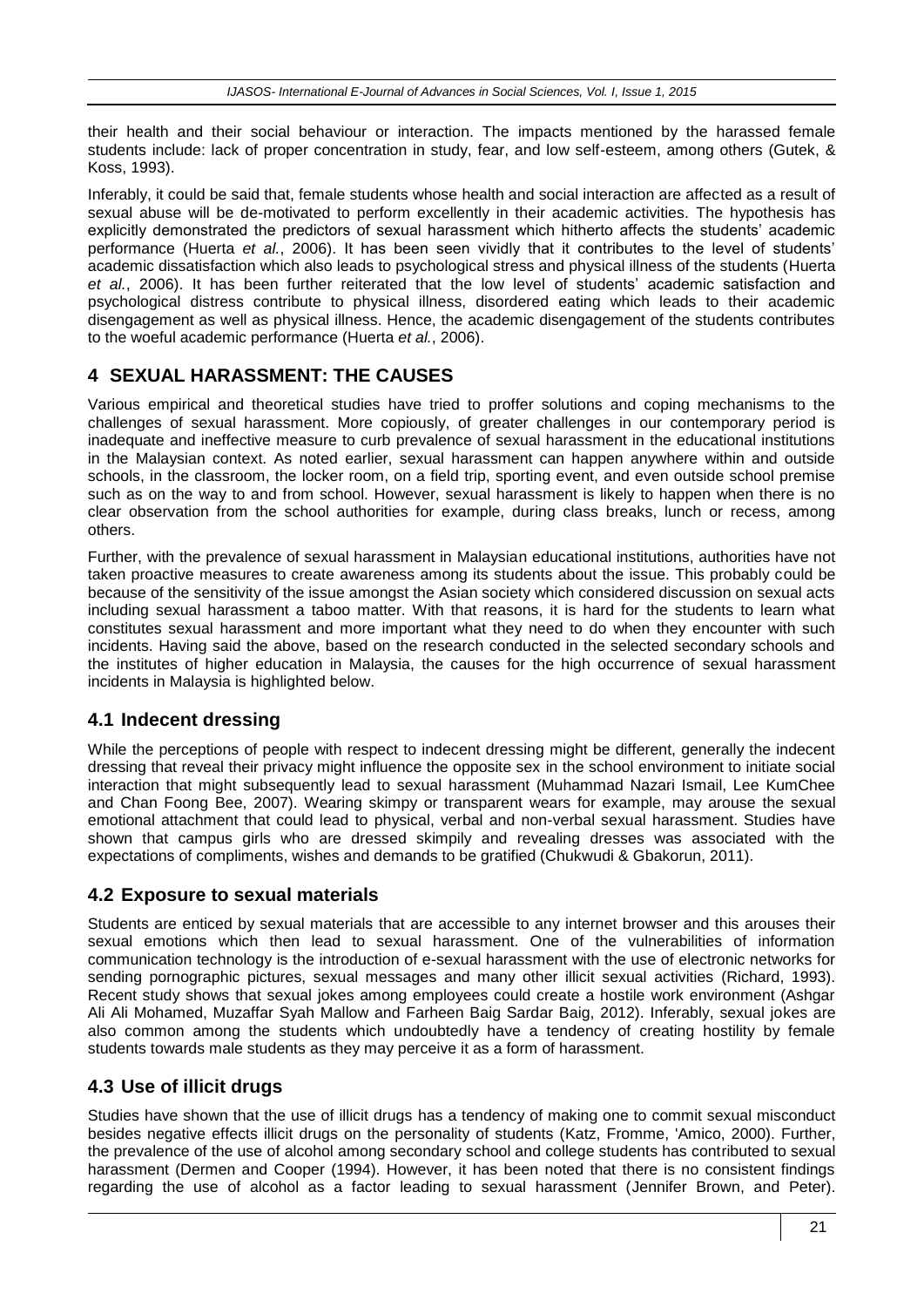Interestingly, in the context of Malaysia, in the 1980s, the Ministry of Education had advocated for proactive action against the youngsters or youth involved in drugs and alcohol in schools (Amir, & Latiff, 1984). The efforts were made at preventing sexual harassment involving the students in the country. Nonetheless, with the current scenario of the prevalence of sexual harassment among the youngsters is that there has been deterioration with respect to efforts in combating the use of illicit drugs among the youngsters.

#### **4.4 Secluded areas in sexual harassment**

It is on record that in the context of school or college environments, a particular situation that the harasser and the victim find themselves tends to contribute to the sexual harassment (Adams-Curtis, Forbes, 2004). For instance, male and female students that find themselves in a secluded area have a tendency of being subjected to sexual harassment compared to those who are engaging in their academic activities in an open place.

#### **5 ELIMINATION OF SEXUAL HARASSMENT: SOLUTIONS AND RECOMMENDATIONS**

Regardless of whether the victim files a formal complaint or requests action, the school must conduct a prompt, impartial, and thorough investigation to determine what happened and must take appropriate steps to resolve the situation. If other sources, such as a witness to the incident, an anonymous letter or phone call, or the media report on the harassment, the school should respond in the same manner described above if it is reasonable for the school to conduct an investigation and the school can confirm the allegation(s). Considerations relevant to this determination may include, but are not limited to, the source and nature of the information; seriousness of the alleged incident; specificity of the information; objectivity and credibility of the source that made the report; ability to identify the alleged victims; and cooperation from the alleged victims in pursuing the matter (Dziech, Billie Wright, Weiner and Linda, 1990).

The appropriate steps should be tailored to the specific situation. For example, the school may need to develop and publicize new policies or conduct training. Depending on the nature and severity of the harassment, counselling, discipline, or further separation of the victim and harasser may be necessary. Responsive measures should be designed to minimize the burden on the victim as much as possible. If the school's initial response does not stop the harassment and prevent it from happening again, the school may need to take additional, stronger and effective measures.

Sexual harassment can be eliminated if schools and universities have clear and effective policy in place for the purpose of its prevention and cure (Fitzgerald, & Shullman, (1993). The sexual harassment policy need to be implemented by making sure that every student, parent, and school employee should receive a copy of the policy and complaint procedures or a brochure or pamphlet summarizing it, as well as regular reminders about it. Also a description or summary of the policy, with names of persons to contact for more information, should be included in all major school publications such as handbooks, course catalogues, or orientation materials. No matter how comprehensive the policy is on paper, it will be ineffectual unless it is enforced.

The young should be educated to understand and act against sexual harassment. This is done through training the students in the secondary schools and in institutions of higher learning. The participants should be made to answer questions such as the forms of sexual harassment; the prospective victim and the perpetrator; and possible action taken by the victim, among others. The aim is to create awareness among students about the issue of sexual harassment.

The Parent-Teacher-Association (PTA) and concerned adults can play pivotal roles in creating a healthy school and community climate that is free of sexual harassment. By working together, educators, parents, concerned citizens, business leaders, advocates, and community leaders can support the implementation of bullying prevention programs, reinforce bullying prevention messages, and advocate for bullying policies to be implemented. This collaboration is critical as bullying happens everywhere that young people gather, including online, via text, and in social networks. PTA leaders and parents can play an important role in convening community conversations to build awareness of this as an important issue and to take action to stop any event of sexual harassment or violence within communities. A founding purpose of PTA is to promote safety for children and youth.

Religious doctrine, faith, creed and morality are effective to eradicate antisocial and immoral behaviours. It could be argued that sexual harassment is one of anti-social behaviours that religious moral values could address. From a religious perspective, all forms of sexual harassments are considered sins to man and God and contribute towards the destruction of society. It has been vividly explained that spiritual and moral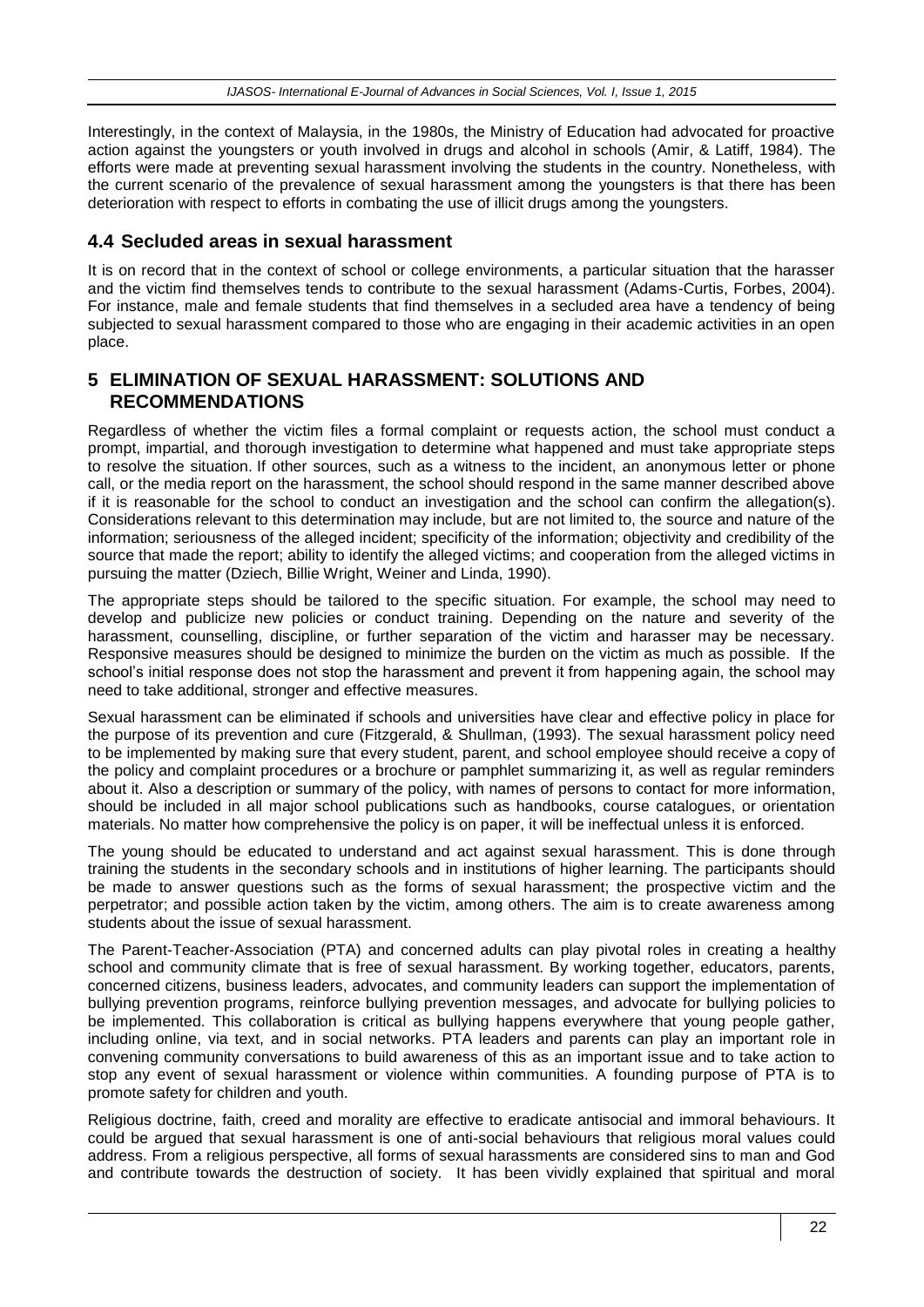standards of religions are essential in dealing with all forms of sexual harassment especially among students in Malaysian schools. Therefore, since religion deal with faith and morality, and people have been preoccupied with material wealth, little attention is given to faith and moral standards within the society. As a result of the focus on worldly materials, many immoral acts are common in the society.

Many knitted ideas and thoughts regarding sexual norms are discussed from a religious perspective. The scholars' *ijtihad* in prohibiting male and female social interaction that can lead to illegal sexual affairs is based on the precepts of "blocking the means to sin" popularly known as "*Sadd al-Dhari'ah".* Another precept explains that whatever that can lead to the unlawful is also unlawful. Therefore, it can be inferred that phone calls to the opposite sex with sexual desire can lead to sexual assault or harassment; accordingly such acts are also unlawful. Therefore, these Islamic precepts and moral values can be formulated into procedures, policies and guidelines in combating sexual harassment among students in schools and institutions of learning in Malaysia. As a result, the inculcation of religious moral values among the students will be helpful in restricting the social interaction between male and female students in schools and institutions of higher learning in the country.

### **6 POLICY AND PROCEDURE ON SEXUAL HARASSMENT IN UNIVERSITIES**

Although many schools and universities in Malaysia generally do not have a specific policy and procedure on sexual harassment, in many universities in the country however, sexual harassment would constitute a breach of the internal University Disciplinary Rules, and as such, it would be sanctioned. The above is discussed below with reference to the International Islamic University Malaysia and University Malaya.

### **6.1 International Islamic University Malaysia**

The International Islamic University Malaysia (IIUM) Student's Discipline Rules 2004 contain provision on sexual misconduct. For example, rule 30 provides: "No person not being a *mahram* shall within or outside the University, engage in any kind of sexual conduct with any member of the University or visitor to the University which may also include other serious or persistent unwanted sexual contact or conduct, such as harassment, threats, intimidation or unwanted touching or fondling." Similar provision involving employees of IIUM is found in the Staff Disciplinary Rules 2005 (Amendment 2012). Cases involving sexual misconduct among students will be tried by the Domestic Inquiry (tribunal) which will hear the charge and make its recommendation to the Student Disciplinary Committee which will then decide whether to accept, vary, or decline the recommendation made by the panel of the Domestic Inquiry (D.I.). Aside from the above, although IIUM has not adopted any specific policy on sexual harassment in campus, nevertheless there are certain codes of conduct in place which can serve as measures to control incidents of sexual harassment in the said institution. These measures are as follows:

#### *6.1.1 Dress Code*

The University has prescribed a dress code standard for female and male students. The sample of this dress code is pasted or placed in strategic places on the campus. As noted earlier, one of the causes of sexual harassment is physical attraction. It is therefore necessary for the University authority to put in place a mechanism for guiding student's dress code. Vigorous enforcement of the dress code is necessary to ensure that incidents of sexual harassment do not occur.

#### *6.1.2 Sitting arrangement*

It is common practice in IIUM to separate the sitting arrangement of gender both within and outside classrooms. It is customary in the classroom, conferences, and training programme to divide the sitting arrangement of both sexes. This sitting arrangement would be able to minimise incidents of sexual harassment besides encourage concentration and attention in classroom.

#### *6.1.3 Minimization of privacy*

An environment or school setting characterised with so much privacy offers a better prospect for harassment because it may be difficult to observe and notice unwanted advances. Thus, it has been projected that an environment with extremely private settings is more likely to encounter harassment than those with more open environments. There is a dichotomy between privacy and making the work environment open. Everyone has the right to his or her privacy without interference. However, the university environment is made open for students and staff to view without necessarily interfering with a person's privacy. For instance, offices and public places in IIUM are built or constructed with translucent glasses easily viewable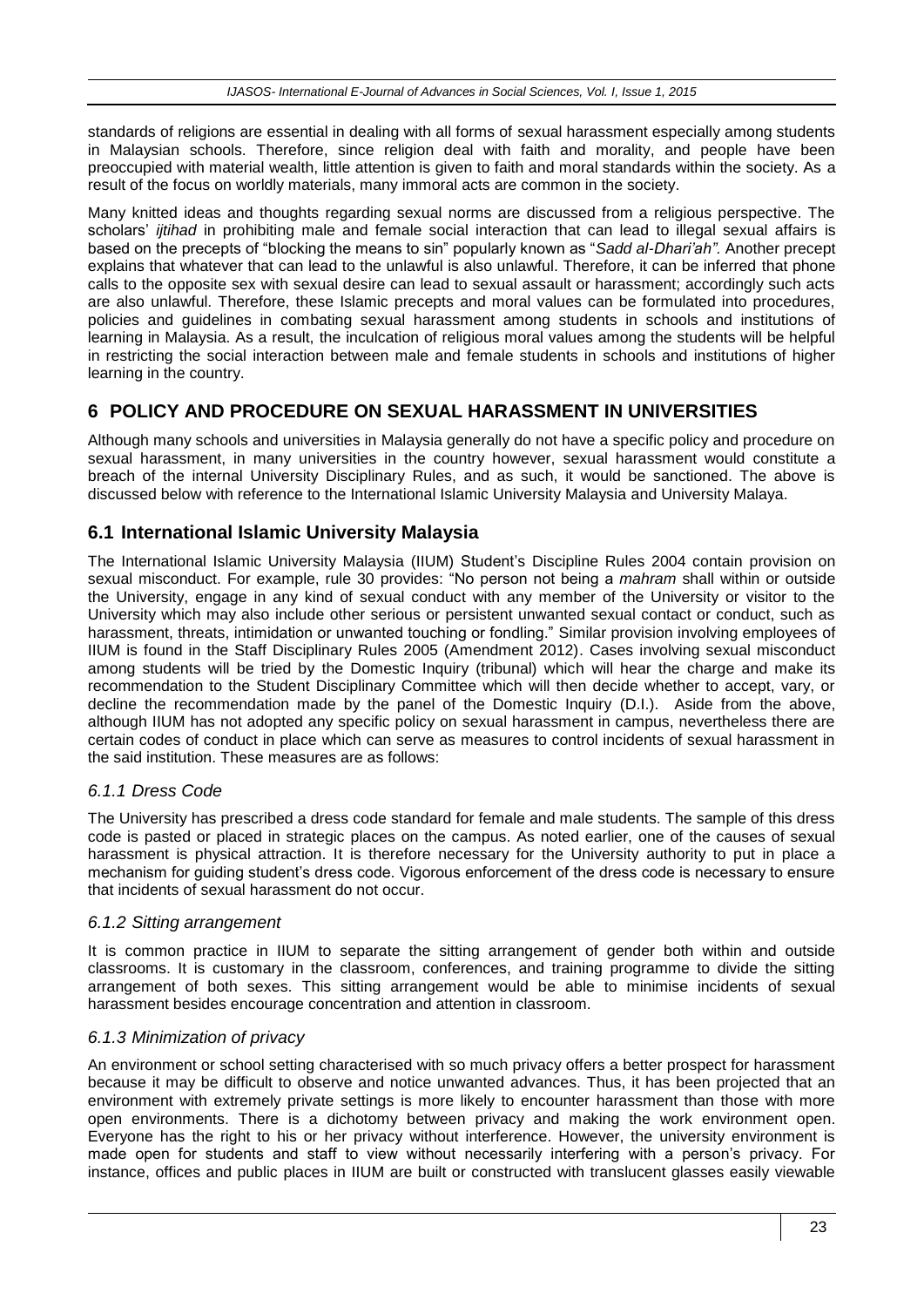from outside. This may serve as a check on an erring staff member or student and prevent unnecessary abuse. Also, it is customary to see security personnel especially at night patrolling the campus. In a situation where discrete mixing is taking place, the involved persons may be separated or other measures may be taken depending on the nature of seclusion and what they are doing at that moment.

#### *6.1.4 Installation of closed circuit television (CCTV)*

This is another instrument put in place to curb unlawful activities, especially sexual harassment on campus. CCTV has a psychological effect on the attitude of the student. They are installed in strategic places on campus and capable of exposing ill act of students and staff. This has gone a long way to control indecent attitude on campus and checkmate the behavioural pattern of students and staff. Where this is truly functioning, act of sexual harassment can easily be noticed and appropriate measure can be subsequently taken against it.

### **6.2 University of Malaya**

In an attempt to create a safe and healthy working environment for students and staff, the University of Malaya in 2008 issued a hand book titled Code of Practice on the Prevention and Handling of Sexual Harassment Cases in the University. The university has also established the Sexual Harassment Complaint Bureau to support UM community who need help in handling the sexual harassment issues. The power of the Bureau is to investigate and take appropriate measures against the harasser. The Code identified various forms of harassment such as verbal, non-verbal or physical kind. The Code proves that the UM commitment is committed in nurturing an environment that is free from sexual harassment. The Code has specified the procedures of complaints against sexual harassment within the campus which are highlighted below:

The complaint is to be made by completing the sexual harassment Form for lodging a complaint within legislative and common law framework of Malaysia such as sexual assault and molestation. Complaint not made through the prescribed form may still be attended to by the Sexual harassment Complaint Bureau so as to relieve the complainant of sexual harassment burden. The complainant will be advised by the Bureau as to the appropriate actions to be taken.

The Bureau will in the case of formal complaints, carry out investigations to obtain important information as follows: (i) clarification on sequence of events; (ii) parties involved; (iii) the time it happened; (iv) whether the offence was committed for the first time or a repeated offence; (v) whether any physical evidence available regarding the incident; (vi) witnesses, if any, that could corroborate the incident; and (vii) whether the incident has been reported to a third party. The tardiness to lodge a report/complaint or the lack of physical evidence of a struggle should be held against the complainant. The evidence gathered by the Bureau will determine the appropriate steps or measures to be taken.

The suspected offender will be given the right to make his defence. That is, he or she will be given the opportunity to explain and clarify the sequence of events. The essence of this is to ensure a fair trial. There are a few possibilities of findings by Bureau which may include: dismissing the complaint as being baseless; a solution without official action taken against the offender and with the agreement of the complainant; or a finding that the complaint is viable or has really occurred.

Where the complaint was established, disciplinary action will be taken against the harasser as follows: (i) where the harasser is a staff member of the university, such a person may be reprimanded, fined, salary movement withheld, demotion, or dismissed from employment; (ii) where the harasser is a student, such student may be warned, fined, prohibited from entering any part of UM campus, suspended from studies in UM, or expelled from UM; and (iii) where the harasser is an outsider, the person may be prohibited from dealing with UM community members or prohibited from entering any part of UM campus. Where the allegation of sexual harassment is found to be baseless, suitable compensation may be considered for the person wrongfully accused.

It needs to be mentioned that apart from the procedures set out in the Code to address incidents of sexual harassment in the campus, the University has introduced a Special Committee on Sexual Harassment. The sole task of the Committee is to create awareness on the campus as to the evil effects of sexual harassment and educate the students of their rights in the event it does occur. The Committee is required to train suitable students and staff of the University with counselling skills to assist those who have become victims of sexual harassment. It is also expected of the Committee to publicise information regarding the existence of the Code of Practice for Prevention of Sexual Harassment in University Malaya. With the adoption of the policy on sexual harassment as above, the University has proven its seriousness in addressing this issue. This is a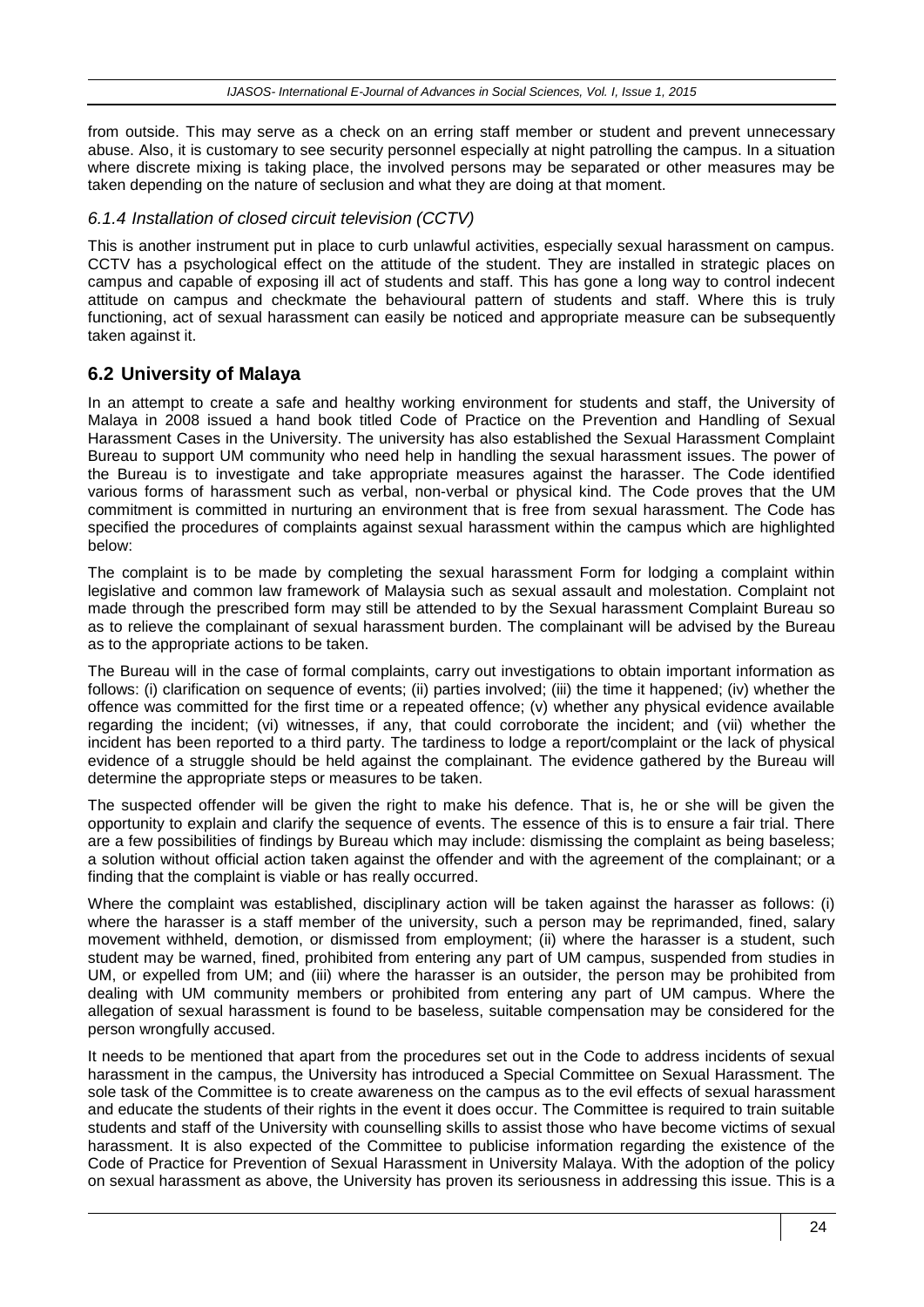good and commendable step which should serve as an example to other institutions of higher learning to take similar pragmatic steps and measures towards the prevention of sexual harassment in their respective environment.

## **7 CONCLUSION**

Sexual harassment incidents in the schools or institutions of higher learning are considered as social liability. The extent of seriousness of sexual harassment is reflected in its psychological impact on the victims' academic performance besides affecting their health and self-esteems. It is paramount that there must be cooperation among the relevant authorities, community and religious leaders and government officials in order to address the predicament and detrimental consequence of sexual harassment in schools and institutions of higher learning. It is the school's obligation to ensure that the harasser does not get a second chance to commit the same offence against the victim or others. Although, there are no legal requirements for the schools and universities in Malaysia to have a specific in-house policy and procedure in dealing with cases of sexual harassment, nevertheless, some have on their own initiatives, adopted certain policies and procedure. For example, the Sexual Harassment Complaint Bureau of the University of Malaya provides help to victims in handling sexual harassment incidents and this is a good initiative which may be emulated by other universities. This effort might create a safe and healthy working and learning environment. A formation of a policy and procedure on sexual harassment is in fact a very effective tool curbing incidents of sexual harassment. After all, it is the responsibility of the schools and universities to provide a safe and conducive learning environment for their students and staff, free from any form of sexual harassment. Otherwise a longreigned paradigm that schools and universities are safe places for youth to be would be undermined.

## **8 ACKNOWLEDGEMENT**

The principal researcher, Prof. Dr. Ashgar Ali Ali Mohamed of Ahmad Ibrahim *Kuliyyah* of Law, IIUM acknowledges the financial support of this research by the Malaysian Ministry of Higher Education (MOHE). The Research Management Centre (RMC), IIUM is also acknowledged.

### **REFERENCE LIST**

- Adams-Curtis LE, Forbes GB. (2004). College women's experiences of sexual coercion: A review of cultural, perpetrator, victim, and situational variables. *Trauma Violence & Abuse*.5, pp. 91–122.
- American Association of University Women Educational Foundation, *Hostile Hallways*, The AAUW Survey on Sexual Harassment in America's Schools, 1993 at 5; Kathryn Scott, "Seventy Five Years Later Gender- Based Harassment in Schools" (1995) 59 *Social Education* 293 at 293.
- American Association of University Women. (2006). *Drawing the line: Sexual Harassment on Campus.*  Washington, DC.
- Amir, A., &Latiff, M. (1984). Guidance and counseling in Malaysian schools: A review and critique *.*In *Third Asian workshop on child and adolescent development* (Vol. 2, pp. 1– 18).Kuala Lumpur, Malaysia: Universiti Malaysia, Faculty of Education.
- Ashgar Ali Ali Mohamed, MuzaffarSyah Mallow and Farheen Baig Sardar Baig (2012).*Sexual Harassment at the Workplace in Malaysia*, Selangor.*The Malaysian Current Law Journal* Sdn Bhd., pp. 80-101.
- Berdahl, J. L., Magley, V. J., & Waldo, C. R. (1996). The Sexual Harassment of Men? Exploring the Concept With Theory and Data. *Psychology of Women Quarterly*.*20,* 527–547.
- Campbell, R. (2005).What really happened? A validation study of rape survivors' help-seeking experiences with the legal and medical systems.*Violence and Victims*, 20, 55-68.
- Chukwudi, F.& Gbakorun, A. A. (2011). "Indecent Dressing and Sexual Harassment Among Undergraduates of Nasarawa State University, Keffi" Vol 3, No. 2 Journal of Sociology, Psychology and Anthropology in Practice 25.

Cortina, L. M., &Wasti, S. A. (2005). Profiles in Coping: Responses to Sexual Harassment across Persons,